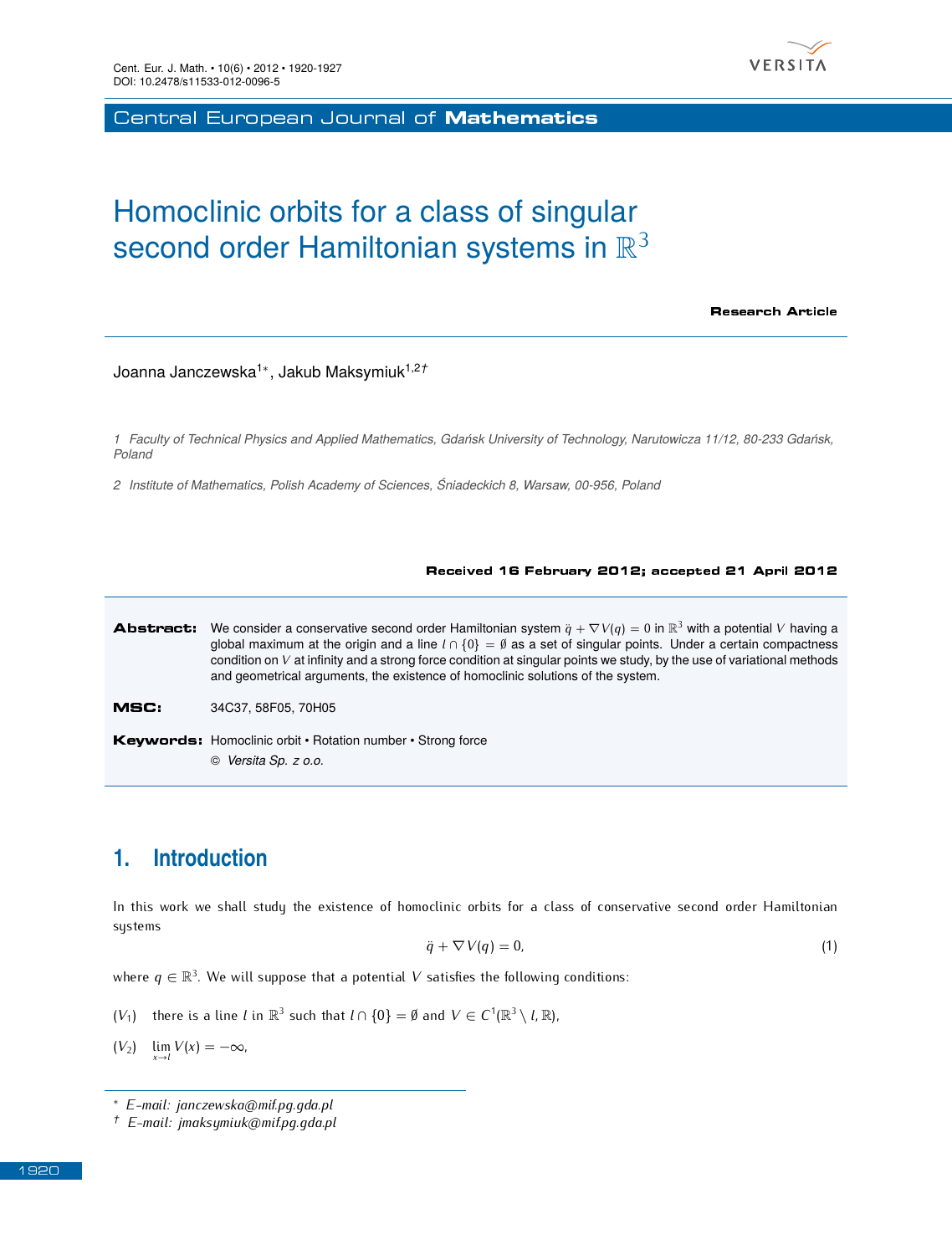- <span id="page-1-0"></span>(*V*<sub>3</sub>) there exists a neighbourhood N of the line *l* and a function  $U \in C^1(\mathbb{N} \setminus l, \mathbb{R})$  such that  $|U(x)| \to \infty$  as  $x \to l$  and  $|\nabla U(x)| \leq |V(x)| \leq C^2(\mathbb{N} \setminus l, \mathbb{R})$ *|* $∇U(x)$ *|* ≤  $-V(x)$  for all *x* ∈  $N \setminus l$ ,
- <span id="page-1-1"></span> $(V_4)$   $V(x) \leq 0$  and  $V(x) = 0$  if and only if  $x = 0$ ,
- <span id="page-1-2"></span> $(V_5)$  there is a constant  $V_0 < 0$  such that  $\limsup_{|x| \to \infty} V(x) \leq V_0.$ *|x|→∞*

Here and subsequently,  $x \to l$  stands for  $d(x, l) = \inf\{|x - y| : y \in l\} \to 0$  and  $|\cdot| : \mathbb{R}^3 \to \mathbb{R}$  is the norm in  $\mathbb{R}^3$  induced by the standard inner product by the standard inner product.

Condition (*[V](#page-1-0)*3) governs the rate at which *−V*(*x*) *→ ∞* as *<sup>x</sup> <sup>→</sup> <sup>l</sup>*. This condition was introduced in [\[6\]](#page-7-0) by the physicist William B.Gordon. If *<sup>V</sup>* satisfies (*[V](#page-1-0)*3) then *∇V* is called a strong force. Condition (*[V](#page-1-1)*4) implies that the origin is a critical point of *[V](#page-1-2)*, and condition  $(V_5)$  quarantees that the critical point, 0, is a global maximum of *V*.

#### *Definition 1.1.*

A solution  $q: \mathbb{R} \to \mathbb{R}^3$  of [\(1\)](#page-0-0) is said to be *homoclinic* (to 0) if  $q(\pm \infty) = \lim_{t \to \pm \infty} q(t) = 0$  and  $\dot{q}(\pm \infty) = 0$ .

Let *<sup>E</sup>* be given by

$$
E = \bigg\{q \in W^{1,2}_{loc}(\mathbb{R}, \mathbb{R}^3) : \int_{-\infty}^{\infty} |\dot{q}(t)|^2 dt < \infty \bigg\}.
$$

It is known that *<sup>E</sup>* equipped with the norm

$$
||q||_E = \left(\int_{-\infty}^{\infty} |\dot{q}(t)|^2 dt + |q(0)|^2\right)^{1/2}
$$

is a Hilbert space. We will consider the families of paths that omit *<sup>l</sup>* defined as follows:

$$
\Lambda = \{q \in E : q(\mathbb{R}) \cap l = \emptyset\}, \qquad \Omega = \{q \in \Lambda : q(\pm \infty) = 0\}.
$$

For *<sup>q</sup> <sup>∈</sup>* Λ, set

<span id="page-1-3"></span>
$$
I(q) = \int_{-\infty}^{\infty} \left( \frac{1}{2} |\dot{q}(t)|^2 - V(q(t)) \right) dt.
$$
 (2)

We will minimize the action functional *<sup>I</sup>* to prove the existence of a homoclinic solution winding around *<sup>l</sup>*. To this end, we will define a rotation (winding) number of  $q \in \Omega$  around *l*.

Let <sup>Π</sup> be the plane perpendicular to the line *<sup>l</sup>* and such that <sup>0</sup> *<sup>∈</sup>* Π. Let us introduce the cylindrical coordinate system in R <sup>3</sup> with the reference plane <sup>Π</sup> and the height axis *<sup>l</sup>*. We will denote by *<sup>P</sup>* the intersection point of <sup>Π</sup> and *<sup>l</sup>*. Then *<sup>P</sup>* is the pole and the half-line *<sup>P</sup>*<sup>0</sup> is the polar axis. If *{P~*0*,PR~ }* is an orthogonal positively oriented basis of <sup>Π</sup> then a positive direction of the height axis *l* is determined by  $\vec{P}0 \times \vec{PR}$ . In this coordinate system, for all  $q \in \Lambda$  one has

$$
q(t) = (r(t)\cos\varphi(t), r(t)\sin\varphi(t), z(t)),
$$

where *<sup>r</sup>*(*t*) is a distance of *<sup>q</sup>*(*t*) from *<sup>l</sup>*, *<sup>φ</sup>*(*t*) is a polar angle and *<sup>z</sup>*(*t*) is a distance of *<sup>q</sup>*(*t*) from Π. There is no uniqueness of a function *<sup>φ</sup>*. However, if *<sup>q</sup>* is continuous then we can assume that *r, φ* and *<sup>z</sup>* are continuous, too.

#### *Definition 1.2.*

For each  $q \in \Omega$  we can determine the rotation number rot(q) as follows:

$$
rot(q) = \frac{\varphi(\infty) - \varphi(-\infty)}{2\pi}.
$$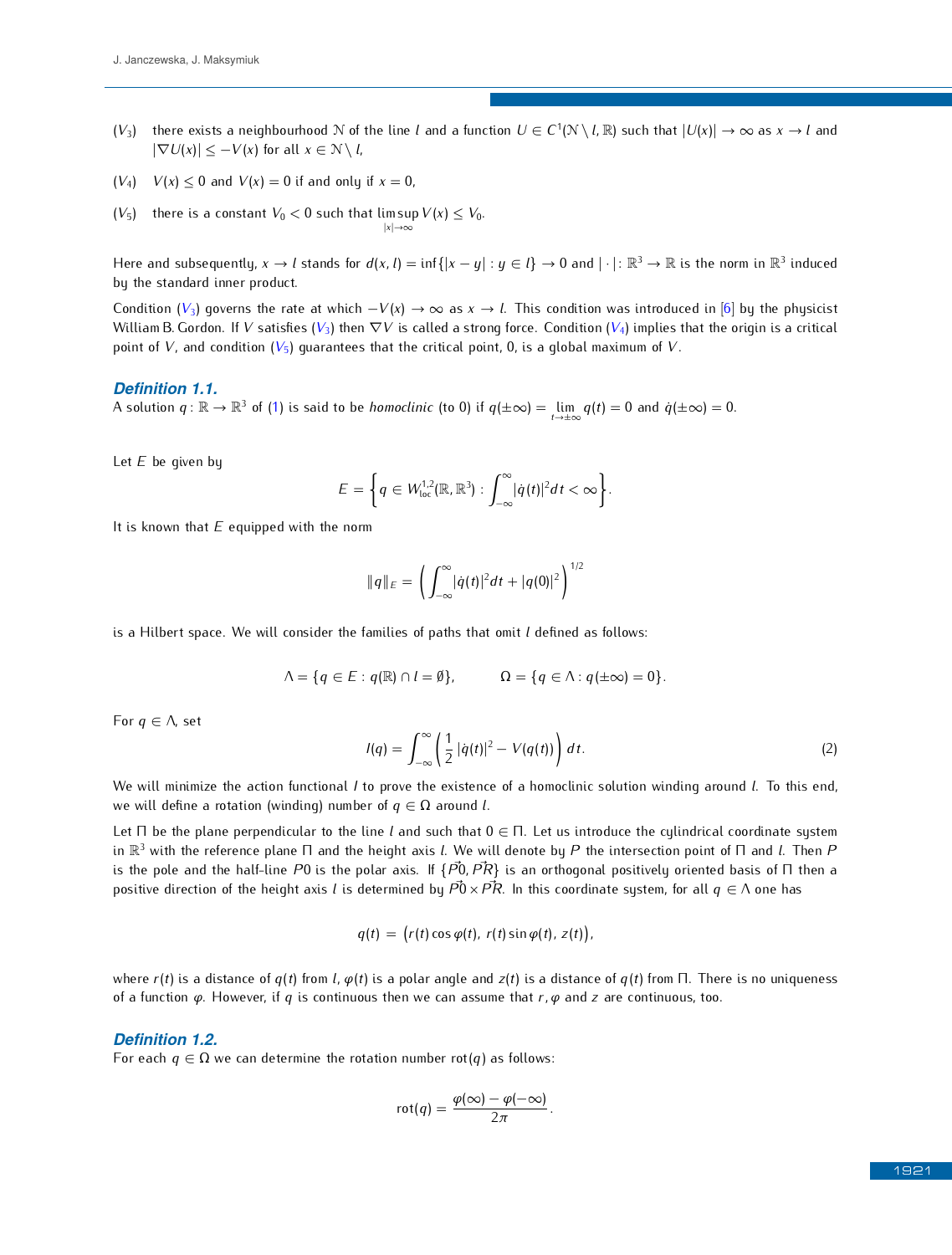This definition is independent of the choice of a function *<sup>φ</sup>*.

Set  $\varepsilon_0 = |P|/3$ . From now on,  $B_{\varepsilon}(x)$  stands for an open ball in  $\mathbb{R}^3$  of radius  $\varepsilon > 0$ , centered at a point  $x \in \mathbb{R}^3$ .

#### *Remark 1.3.*

Let  $0 < \varepsilon \leq \varepsilon_0$ . Assume that  $q \in \Omega$  and there is  $T \in \mathbb{R}$  such that  $q(T) \in B_{\varepsilon}(0)$ . Then, by rot $(q|_{[-\infty,T]})$  and  $rot(q|_{[T,\infty)}$ <br>we mean the rotation numbers of appropriate paths in Q that arise from  $q$ , and  $q$ we mean the rotation numbers of appropriate paths in  $\Omega$  that arise from  $q|_{(-\infty,T]}$  and  $q|_{[T,\infty)}$  resp., by connecting  $q(T)$ to 0 by a line segment. It is justified by elementary homotopy arguments that

$$
rot(q) = rot(q\upharpoonright_{(-\infty,T]}) + rot(q\upharpoonright_{[T,\infty)}).
$$

Moreover, if  $q([T, \infty)) \subset B_{\varepsilon}(0)$  then

$$
rot(q) = rot(q\upharpoonright_{(-\infty,T]}).
$$

#### *Remark 1.4.*

If  $q_1, q_2 \in \Omega$  and there exist  $T_1, T_2 \in \mathbb{R}$  and  $0 < \varepsilon \leq \varepsilon_0$  such that  $T_1 < T_2$ ,  $q_1((-\infty, T_1]) \cup q_2((-\infty, T_1]) \subset B_{\varepsilon}(0)$ ,  $q_1([T_2,\infty)) \cup q_2([T_2,\infty)) \subset B_{\varepsilon}(0)$  and  $q_1(t) = q_2(t)$  for all  $t \in [T_1,T_2]$ , then  $\text{rot}(q_1) = \text{rot}(q_2)$ .

Set  $Ω<sup>±</sup> = {q ∈ Ω : ±rot(q) > 0}$  and define

<span id="page-2-0"></span>
$$
\omega^{\pm} = \inf \{ l(q) : q \in \Omega^{\pm} \}. \tag{3}
$$

The main result of this paper is the following.

### <span id="page-2-1"></span>*Theorem 1.5.*

If  $V: \mathbb{R}^3 \setminus l \to \mathbb{R}$  $V: \mathbb{R}^3 \setminus l \to \mathbb{R}$  satisfies  $(V_1)$ – $(V_5)$ , then  $\omega^{\pm} > 0$  and there exists  $q^{\pm} \in \Omega^{\pm}$  such that  $I(q^{\pm}) = \omega^{\pm}$ . Moreover,  $q^{\pm}$  is a classical bomoclinic solution of (1) *a classical homoclinic solution of* [\(1\)](#page-0-0)*.*

Let us remark that if  $q \in \Omega^+$ , then  $p(t) = q(-t) \in \Omega^-$  a[nd](#page-2-0)  $I(q) = I(p)$ . It follows that  $\omega^+ = \omega^- \equiv \omega$  and for each minimizes  $q \in \Omega^+$  for  $\Omega^+$  and  $I$  is a minimizes for  $\Omega^-$ . Note also that if  $q \in \Omega^+$  then  $q + q \mid \Omega^+$ minimizer  $q \in \Omega^+$  for  $(3)^+$  $(3)^+$ ,  $p(t) = q(-t)$  is a minimizer for  $(3)^-$ . Note also that if  $q \in \Omega^+$ , then  $q + s\psi \in \Omega^{\pm}$  for  $s \in \mathbb{R}$ <br>and longitude and the  $C^{\infty}(\mathbb{R} \setminus \mathbb{R}^3)$ . Examplifying conclude that if  $q \in \$ small enough and  $\psi \in C_0^\infty(\mathbb{R},\mathbb{R}^3).$  From this we conclude that if  $q \in \Omega^\pm$  is a minimizer of the action integral *I* on  $\Omega^\pm$ , then

$$
\frac{d}{ds} I(q+s\psi)\big|_{s=0}=0=\int_{-\infty}^{\infty} \bigl((\dot{q}(t),\dot{\psi}(t))-(\nabla V(q(t)),\psi(t))\bigr)\,dt,
$$

and, in consequence, *q* is a weak solution of [\(1\)](#page-0-0). Arguments similar to those in [\[10\]](#page-7-1) show that *q* is a classical solution of (1).  $\cdots$  [\(1\)](#page-0-0).

The case of singular Hamiltonian systems is rather important, due to the fact that potentials archives in physics have the fact that possible in physics have the fact that possible in physics have the fact that physics hav infinitely deep wells. It seems there are not many works on homoclinics for singular Hamiltonian systems involving strong forces.

 $\ddot{q} + V_q(t, q) = 0$ . He assumed that  $V: \mathbb{R} \times (\mathbb{R}^2 \setminus \{\xi\}) \to \mathbb{R}$  possesses a global maximum at the origin and the signal maximum of  $\ddot{q} + V_q(t, q) = 0$ . He assumed that  $V: \mathbb{R} \times (\mathbb{R}^2 \setminus \{\xi\}) \to \mathbb{R}$  possesse at a point *<sup>ξ</sup>*. Moreover, *<sup>V</sup>* is periodic with respect to a real variable *<sup>t</sup>*. He proved that there [ex](#page-6-0)ist at least two homoclinic  $\frac{1}{2}$  and  $\frac{1}{2}$  and  $\frac{1}{2}$  and  $\frac{1}{2}$  and  $\frac{1}{2}$  and  $\frac{1}{2}$  and  $\frac{1}{2}$  and  $\frac{1}{2}$  and  $\frac{1}{2}$  and  $\frac{1}{2}$  and  $\frac{1}{2}$ . P. Caldrell and  $\frac{1}{2}$ , P. Caldrell and  $\frac{1}{2}$ , P. Caldrell and established th[at](#page-6-2) [if](#page-7-3) *<sup>V</sup>* d[oe](#page-6-3)s not depend on a time variable, then for each *<sup>k</sup> <sup>∈</sup>* <sup>Z</sup> there exists a homoclinic solution of rotation *<sup>k</sup>*, cf. [1, 5]. In [3] M. Borges considered a planar second order Hamiltonian system with a potential having a global maximum at the origin and two strong force singularities at points *<sup>ξ</sup>*<sup>1</sup> and *<sup>ξ</sup>*2. By the additional assumptions that  $V: \mathbb{R}^2 \setminus \{\xi_1, \xi_2\} \to \mathbb{R}$  is of class  $C^2$  and the second derivative of *V* at 0 is negative definite, she found homoclinic<br>colutions winding approach significant approach late signification applications a  $P(X|X)$  is a method of the state of the state  $X$  of  $Y = V(q)$ , the existence of homoclinic solutions under slightly stronger pointing 0 to periodic solutions. For  $n > 2$  and  $V = V(q)$ , the existence of homoclinic solutions u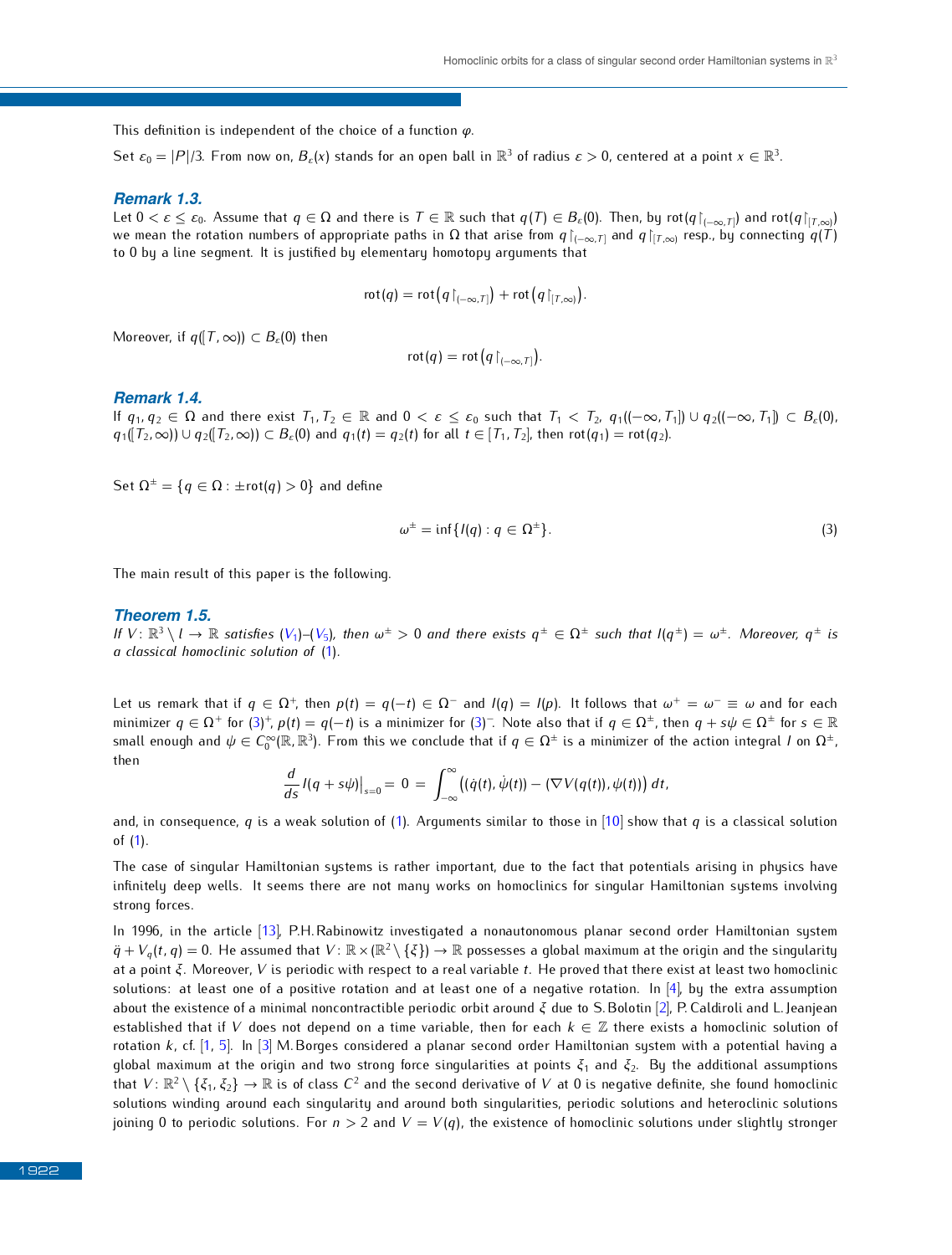assumptions than  $(V_1)$  $(V_1)$  $(V_1)$ – $(V_5)$  was shown by K. Tanaka in [\[14\]](#page-7-4). Finally, in [\[12\]](#page-7-5) Rabinowitz proved the existence of so-called multibump homocli[nic](#page-7-6) solutions for a family of singular Hamiltonian systems in  $\mathbb{R}^2$  which are subjected to almost periodic<br>forsing in time of [11] forcing in time, cf. [11].

Our paper extends [th](#page-3-0)e result of  $[13]$  for the case  $n = 3$  and a line as a set of sing[ula](#page-4-0)r points. The work is organ[ized](#page-2-1) as follows. In Section 2 we discuss certain properties of the action integral. Section 3 contains a proof of Theorem 1.5.

# <span id="page-3-0"></span>**2. Some properties of the action integral**

In this section we present some properties of the action functional *I* given by [\(2\)](#page-1-3). Define

 $\alpha_{\epsilon} = \inf \{-V(x) : x \notin B_{\epsilon}(0)\},$ 

where  $0 \leq \varepsilon \leq \varepsilon_0$ . By  $(V_2)$  $(V_2)$  $(V_2)$ ,  $(V_4)$  and  $(V_5)$  it follows that  $\alpha_{\varepsilon} > 0$ .

#### <span id="page-3-1"></span>*Lemma 2.1.*

Suppose that  $q \in \Lambda$  and  $q(t) \notin B_{\varepsilon}(0)$  for each  $t \in \bigcup_{i=1}^{k} [r_i, s_i]$ , where  $[r_i, s_i] \cap [r_j, s_j] = \emptyset$  for  $i \neq j$ . Then

$$
I(q) \geq \sqrt{2\alpha_{\varepsilon}} \sum_{i=1}^k |q(r_i) - q(s_i)|.
$$

The proof of Lemma [2.1](#page-3-1) is the same as that of  $[8$ , Lemma 2.1] or  $[10$ , Lemma 3.6].

#### <span id="page-3-2"></span>*Lemma 2.2.*

*If*  $q \in \Lambda$  *and I*(*q*)  $<\infty$ *, then*  $q \in L^{\infty}(\mathbb{R}, \mathbb{R}^{3})$ *.* 

#### <span id="page-3-3"></span>*Lemma 2.3.*

*If*  $q \in \Lambda$  *and*  $I(q) < \infty$ *, then*  $q(\pm \infty) = 0$ *.* 

we can easily prove th[ese](#page-7-1) two lemmas by the use of Lemma [2.1.](#page-3-1) For more details we refer to  $\frac{1}{2}$ , Corollary 2.2.  $\frac{1}{2}$ and Lemma 2.4] and to [10, Remark 3.10 and Proposition 3.11].

#### <span id="page-3-4"></span>*Proposition 2.4.*

If  $\{q_m\}_{m\in\mathbb{N}}\subset\Lambda$  is a sequence such that  $\{(q_m)\}_{m\in\mathbb{N}}$  is a bounded sequence in  $\mathbb{R}$ , then  $\{q_m\}_{m\in\mathbb{N}}$  possesses a subsequence that converges weakly in E, and hence strongly in  $L^{\infty}_{\text{loc}}(\mathbb{R}, \mathbb{R}^3)$ .

The proof is similar to the proof of [\[9,](#page-7-8) Proposition 2.4]. We briefly sketch it.

*Proof.* It suffices to show that  ${q_m}_{m \in \mathbb{N}}$  is bounded in *E*. By assumption, there is a constant *M* > 0 such that  $0 \le l(q_m) \le M$  for all  $m \in \mathbb{N}$ . Using [\(2\)](#page-1-3) we get  $\|\dot{q}_m\|_{L^2(\mathbb{R},\mathbb{R}^3)}^2 \le 2M$  for all  $m \in \mathbb{N}$ . By Lemma [2.2,](#page-3-2)  $q_m \in L^{\infty}(\mathbb{R},\mathbb{R}^3)$  for all  $m \in \mathbb{N}$ . Eigenberg and  $2.2$  if follows that  $a$ ,  $l_1 \circ a$ *m* ∈ N. From Lemma [2.3](#page-3-3) it follows that  $q_m(\pm \infty) = 0$  for all  $m \in \mathbb{N}$ . Finally, from Lemma [2.1](#page-3-1) we deduce that  $\{q_m\}_{m\in \mathbb{N}}$  is bounded in  $I^{\infty}(\mathbb{R} \mathbb{R}^3)$ is bounded in  $L^{\infty}(\mathbb{R}, \mathbb{R}^3)$ .

### *Lemma 2.5.*

*If*  $q \in \Lambda$  *and*  $q(t) \in \mathbb{N}$  *for all*  $t \in [\sigma, \mu]$ *, then* 

$$
|U(q(\mu))| \leq |U(q(\sigma))| + \left(\int_{\sigma}^{\mu} (-V(q(t))) dt\right)^{1/2} \left(\int_{\sigma}^{\mu} |\dot{q}(t)|^2 dt\right)^{1/2}.
$$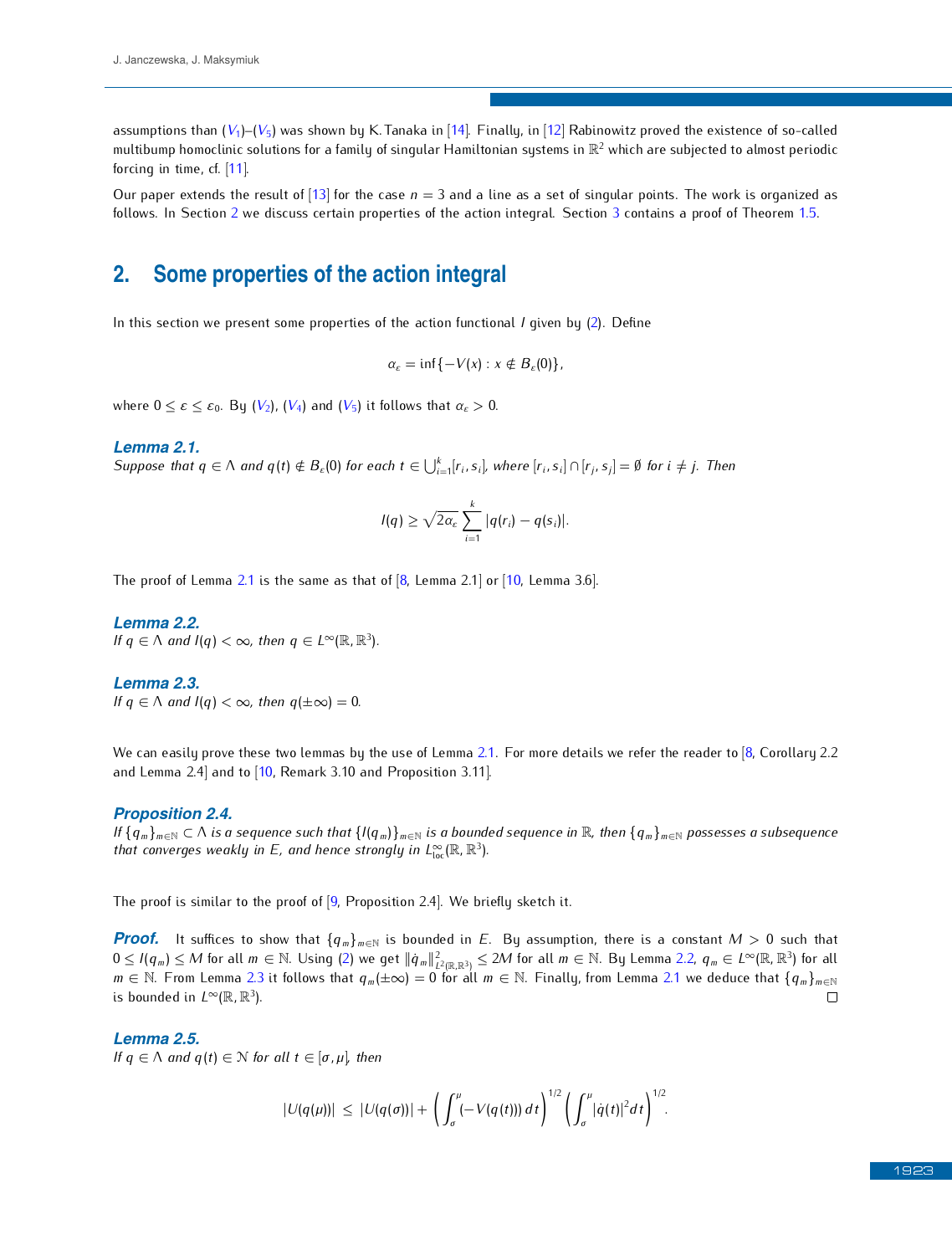The proof of this lemma is the same as that of the inequality  $[13, (2.21), p.271]$ . Applying the above inequality and  $(2)$ , for  $q \in \Lambda$  such that  $q(t) \in \mathcal{N}$  for all  $t \in [\sigma, \mu]$  we get

<span id="page-4-1"></span>
$$
|U(q(\mu))| \leq |U(q(\sigma))| + \sqrt{2} I(q).
$$
\n(4)

#### <span id="page-4-2"></span>*Proposition 2.6.*

*Let*  $\{q_m\}_{m\in\mathbb{N}}\subset\Lambda$  *be a sequence such that*  $\{(q_m)\}_{m\in\mathbb{N}}$  *is a bounded sequence in*  $\mathbb{R}$ *. Then there is*  $r>0$  *such that*  $d(q_m(t), l) > r$  *for all*  $t \in \mathbb{R}$  *and*  $m \in \mathbb{N}$ *.* 

The above proposition is analogous to [\[9,](#page-7-8) Proposition 2.6]. However, a slight modification of the proof is needed.

*Proof.* By Lemma [2.3,](#page-3-3)  $q_m(\pm \infty) = 0$  for each  $m \in \mathbb{N}$ . From Lemma [2.1](#page-3-1) we deduce that  $\{q_m\}_{m \in \mathbb{N}}$  is bounded in  $L^{\infty}(\mathbb{R}, \mathbb{R}^3)$ . Hence there exists  $r_0 > 0$  such that  $q_m(t) \in B_{r_0}(0)$  for all  $t \in \mathbb{R}$  and  $m \in \mathbb{N}$ . If  $B_{r_0}(0) \cap \mathcal{N} = \emptyset$ , then  $r = d(B_{r_0}(0), l).$ 

 $\overline{C}$  Consider the case  $B_{r_0}(0) \cap \mathcal{N} \neq \emptyset$ . On the contrary, suppose that there exists a sequence  $\{q_m(\mu_m)\}_{m \in \mathbb{N}}$  such that  $\overline{C} \subset \mathbb{N} \setminus \{S \subset \mathbb{N} \times \mathbb{N} \times \{Z \subset \mathbb{N} \times \mathbb{N} \times \mathbb{N} \times \mathbb{N} \times \mathbb{N} \$  $q_m(\mu_m) \to l$  as  $m \to \infty$ . Fix  $0 < \delta \leq \varepsilon_0$  such that  $\{S \in \Pi : |S - P| \leq \delta\} \times \{Z \in l : |Z - P| \leq r_0\} \subset \mathbb{N}$ . There is  $m_0 \in \mathbb{N}$ such that for  $m \ge m_0$ ,  $d(q_m(\mu_m), l) < \delta$ . For each  $m \ge m_0$  there exists  $\sigma_m < \mu_m$  such that  $q_m(\sigma_m) \in \{S \in \Pi : |S - P| = \delta\}$  $\times \{Z \in l : |Z - P| \le r_0\}$  and  $q_m(t) \in \{S \in \Pi : |S - P| < \delta\} \times \{Z \in l : |Z - P| < r_0\}$  for all  $t \in (\sigma_m, \mu_m)$ . Then, by [\(4\)](#page-4-1), for all  $m \geq m_0$ , *√*

$$
|U(q_m(\mu_m))| \leq |U(q_m(\sigma_m))| + \sqrt{2} I(q_m).
$$

As  $\{U(q_m(\sigma_m))\}_{m\in\mathbb{N}}$  and  $\{I(q_m)\}_{m\in\mathbb{N}}$  are bounded, we get  $\{U(q_m(\mu_m))\}_{m\in\mathbb{N}}$  is bounded, too. On the other hand, by  $(V_3)$  $(V_3)$  $(V_3)$ , we obtain  $|U(q_m(\mu_m))| \to \infty$  as  $m \to \infty$ , a contradiction. we obtain  $|U(q_m(\mu_m))| \to \infty$  as  $m \to \infty$ , a contradiction.

# <span id="page-4-0"></span>**3. The proof of Theorem [1.5](#page-2-1)**

Let  ${q_m}_{m \in \mathbb{N}} \subset \Omega^-$  be a sequence such that

$$
\lim_{m\to\infty}I(q_m)=\omega^-.
$$

From Proposition [2.4](#page-3-4) it follows that there is *<sup>Q</sup> <sup>∈</sup> <sup>E</sup>* such that going to a subsequence if necessary, *<sup>q</sup><sup>m</sup> \* Q* in *<sup>E</sup>*, and hence  $q_m \to Q$  in  $L^{\infty}_{loc}(\mathbb{R}, \mathbb{R}^3)$ . By Proposition [2.6](#page-4-2) we conclude that  $Q \in \Lambda$ .

#### <span id="page-4-3"></span>*Remark 3.1.*

For all  $T_1, T_2 \in \mathbb{R}$  such that  $T_1 < T_2$ , a functional given by

$$
E \ni q \mapsto \int_{T_1}^{T_2} \left( \frac{1}{2} |\dot{q}(t)|^2 - V(q(t)) \right) dt
$$

is weakly lower semi-continuous.

Hence for each  $k \in \mathbb{N}$ .

$$
\int_{-k}^k \left(\frac{1}{2}|\dot{Q}(t)|^2 - V(Q(t))\right) dt \le \liminf_{m\to\infty} \int_{-k}^k \left(\frac{1}{2}|\dot{q}_m(t)|^2 - V(q_m(t))\right) dt \le \lim_{m\to\infty} I(q_m) = \omega^-.
$$

Letting  $k \to \infty$  we get

<span id="page-4-4"></span>
$$
I(Q) \le \omega^{-}.\tag{5}
$$

By Lemma [2.3,](#page-3-3) *<sup>Q</sup>*(*±∞*) = 0. Thus *<sup>Q</sup> <sup>∈</sup>* Ω.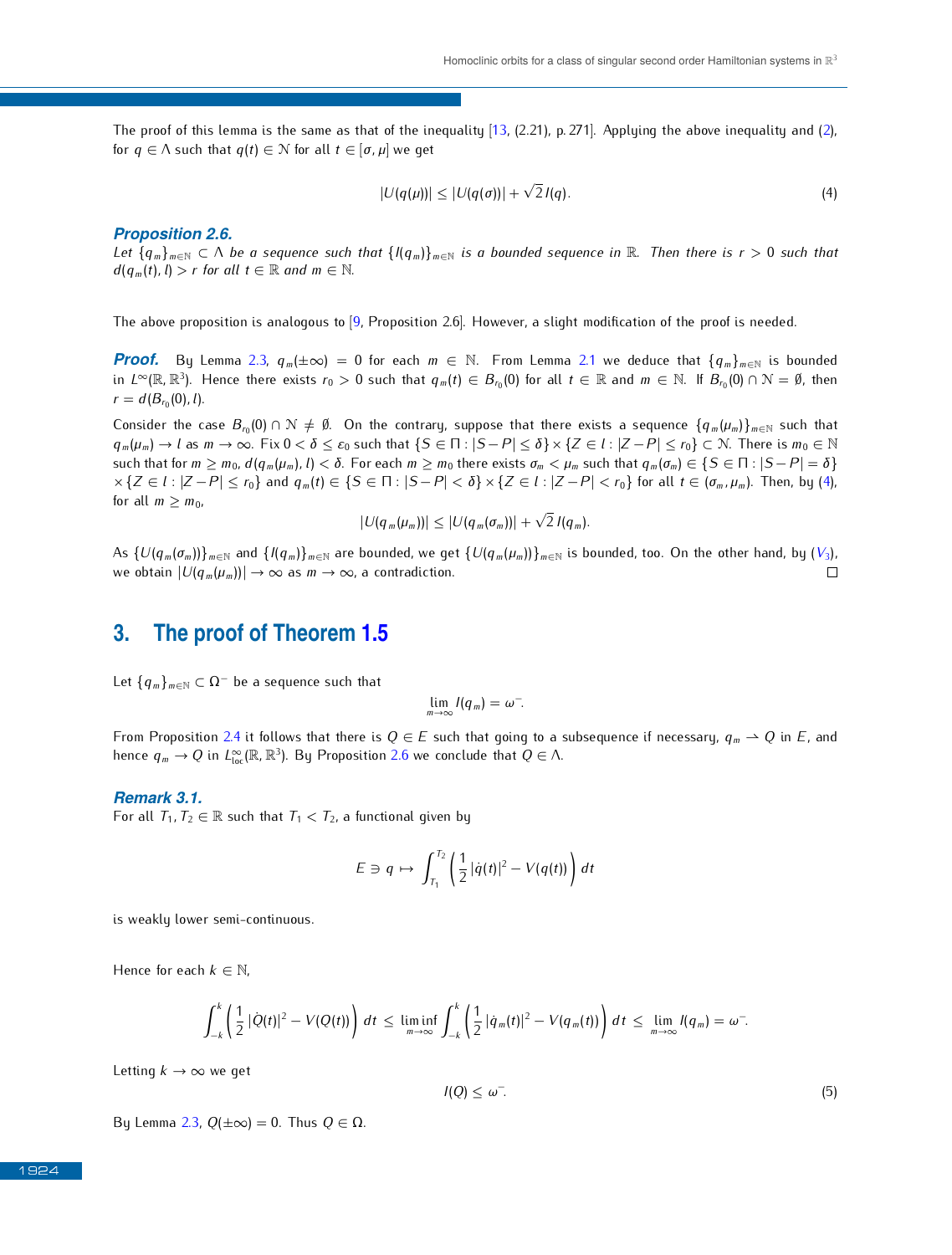Fix  $0 < \varepsilon \leq \varepsilon_0$ . Since  $q_m(-\infty) = 0$ , there is  $\tau_m \in \mathbb{R}$  such that  $q_m(\tau_m) \in \partial B_{\varepsilon}(0)$  and  $q_m(t) \in B_{\varepsilon}(0)$  for all  $t < \tau_m$ . Note that if  $q \in \Lambda$  and  $\tau \in \mathbb{R}$ , then  $\tau q(t) = q(t - \tau) \in \Lambda$  and  $I(\tau q) = I(q)$ . Therefore we can assume that  $\tau_m = 0$  for each  $m \in \mathbb{N}$ . Consequently,  $q_m(0) \in \partial B_{\varepsilon}(0)$  and  $q_m(t) \in B_{\varepsilon}(0)$  for all  $t < 0$  and  $m \in \mathbb{N}$ . Hence  $|Q(t)| \leq \varepsilon$  for all  $t \leq 0$ . Moreover,  $Q \neq 0$ , which implies  $I(Q) > 0$ .

An indirect argument will be employed to obtain  $Q \in \Omega^-$ . Suppose that rot( $Q \geq 0$ .

## <span id="page-5-0"></span>*Lemma 3.2.*

*For each*  $\eta > 0$  *there is*  $0 < r \leq \varepsilon_0$  *such that for all*  $x, y \in B_r(0)$  *and*  $T \in \mathbb{R}$ *,* 

$$
\int_T^{T+1}\left(\frac{1}{2}|x-y|^2-V(p_{x,y}(t))\right)dt<\eta,
$$

*where*  $p_{x,y}(t) = (T + 1 - t)x + (t - T)y$  for each  $t \in [T, T + 1]$ .

The proof of this lemma is immediate.

Fix  $\eta > 0$ . By Lemma [3.2,](#page-5-0) there is  $0 < \delta \leq \varepsilon_0$  such that for all  $x, y \in B_\delta(0)$  and  $T \in \mathbb{R}$ ,

$$
\int_T^{T+1}\left(\frac{1}{2}|x-y|^2-V(p_{x,y}(t))\right)\,dt<\frac{\eta}{2}.
$$

Choose  $T > 0$  such that  $Q(T, \infty)$ )  $\subset B_\delta(0)$  and

$$
\int_{-\infty}^{T} \left( \frac{1}{2} |\dot{Q}(t)|^2 - V(Q(t)) \right) dt > I(Q) - \frac{\eta}{4}
$$

*.*

Since  $q_m \to Q$  uniformly on  $[0, T+1]$ , there is  $m_0 \in \mathbb{N}$  such that  $q_m([T, T+1]) \subset B_\delta(0)$  and  $\text{rot}\big(q_m|_{(-\infty, T]}\big) = \text{rot}(Q)$  for all  $m \geq m_0$ .

By Remark [3.1,](#page-4-3) there is  $m_1 \in \mathbb{N}$  such that for all  $m \geq m_1$ ,

$$
\int_{-\infty}^T \left( \frac{1}{2} |\dot{q}_m(t)|^2 - V(q_m(t)) \right) dt > \int_{-\infty}^T \left( \frac{1}{2} |\dot{Q}(t)|^2 - V(Q(t)) \right) dt - \frac{\eta}{4}.
$$

For  $m \ge m_0$ , let

$$
u_m(t) = \begin{cases} 0 & \text{if } t \leq T, \\ (t - T) q_m(T + 1) & \text{if } t \in [T, T + 1], \\ q_m(t) & \text{if } t \geq T + 1. \end{cases}
$$

Since  $\text{rot}(q_m) < 0$  and  $\text{rot}(q_m|_{(-\infty,T]}) = \text{rot}(Q) \geq 0$ , we get

$$
\mathrm{rot}(u_m)=\mathrm{rot}\big(q_m\!\upharpoonright_{[T+1,\infty)}\big)<0.
$$

Thus *<sup>u</sup><sup>m</sup> <sup>∈</sup>* <sup>Ω</sup>*<sup>−</sup>*. Furthermore, for *<sup>m</sup> <sup>≥</sup>* max*{m*0*, m*1*}*,

$$
I(q_m) - I(u_m) = \int_{-\infty}^{T+1} \left( \frac{1}{2} |\dot{q}_m(t)|^2 - V(q_m(t)) \right) dt - \int_{T}^{T+1} \left( \frac{1}{2} |\dot{u}_m(t)|^2 - V(u_m(t)) \right) dt > I(Q) - \eta,
$$

$$
l(q_m) > l(u_m) + l(Q) - \eta.
$$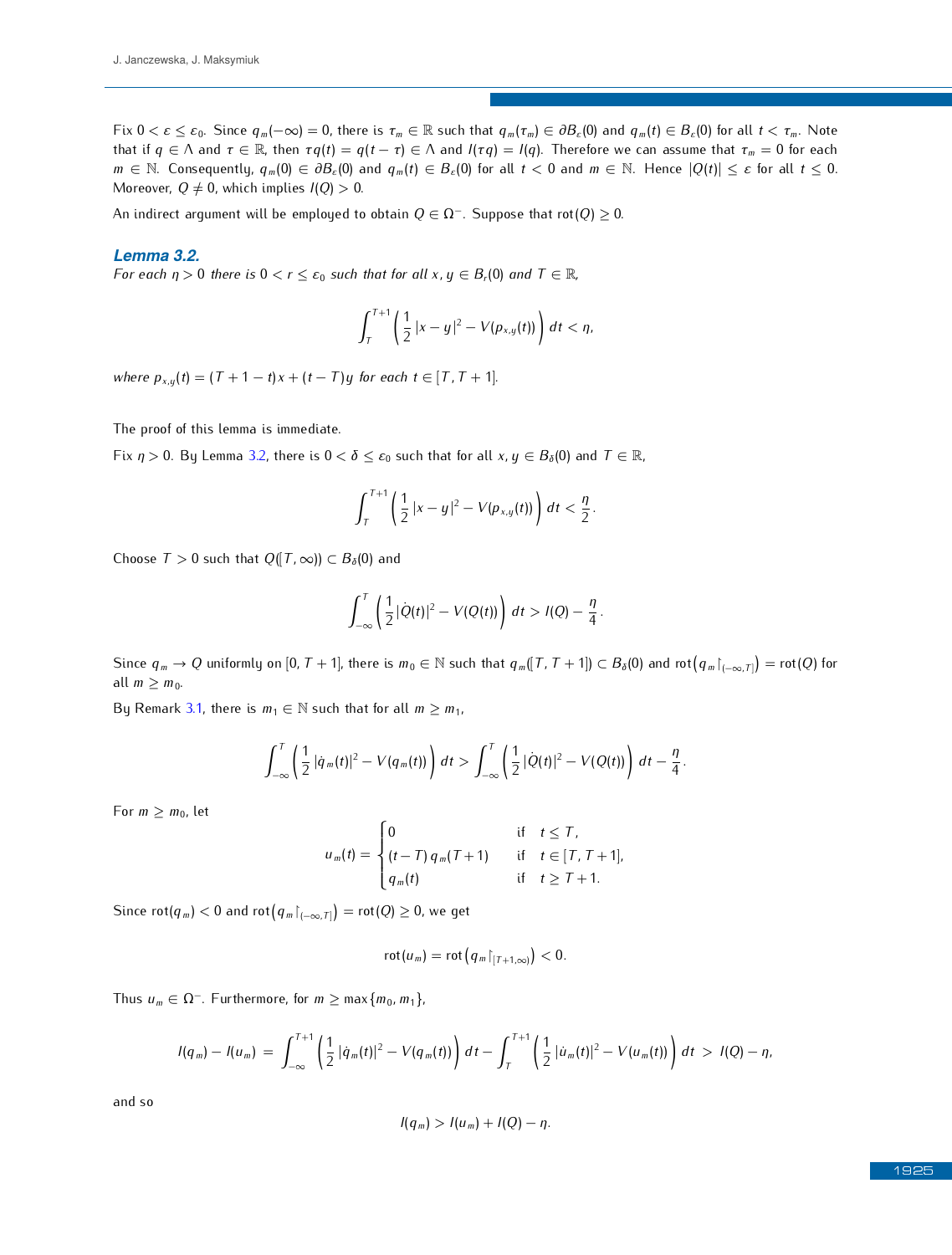Passing to a limit we obtain

$$
\omega^{-} = \lim_{m \to \infty} I(q_m) \ge \liminf_{m \to \infty} I(u_m) + I(Q) - \eta \ge \omega^{-} + I(Q) - \eta.
$$

Letting *<sup>η</sup> <sup>→</sup>* <sup>0</sup> +,

$$
\omega^{-} \geq \omega^{-} + l(Q) > \omega^{-},
$$

a contradiction. Therefore  $\text{rot}(Q) < 0$ , and, in consequence,  $Q \in \Omega^-$ . From [\(5\)](#page-4-4) and [\(3\)](#page-2-0)<sup>-</sup> it follows that  $I(Q) = \omega^-$ <br>complete the proof of Theorem 1.5 we have to chave that  $\dot{Q}(\perp \infty) = 0$ . For this purpose, we use the complete the proof of Theorem [1.5](#page-2-1) we have to show that  $Q(\pm \infty) = 0$ . For this purpose, we use the inequality [\[7,](#page-7-9) (28)].

### *Fact 3.3.*

*If*  $q: \mathbb{R} \to \mathbb{R}^n$  is a continuous mapping such that  $\dot{q} \in L^2_{loc}(\mathbb{R}, \mathbb{R}^n)$ , then for each  $t \in \mathbb{R}$ ,

$$
|q(t)| \leq \sqrt{2} \left( \int_{t-1/2}^{t+1/2} (|q(s)|^2 + |\dot{q}(s)|^2) \, ds \right)^{1/2}.
$$

Using this inequality we get

$$
|\dot{Q}(t)| \leq \sqrt{2} \left( \int_{t-1/2}^{t+1/2} (|\dot{Q}(s)|^2 + |\ddot{Q}(s)|^2) \, ds \right)^{1/2}
$$

for all  $t \in \mathbb{R}$ . As *Q* is a classical solution of [\(1\)](#page-0-0), we have

$$
|\dot{Q}(t)|^2 \leq 2 \int_{t-1/2}^{t+1/2} |\dot{Q}(s)|^2 ds + 2 \int_{t-1/2}^{t+1/2} |\nabla V(Q(s))|^2 ds.
$$

Let  $\eta > 0$ . By ([V](#page-1-1)<sub>4</sub>), there is a constant  $L_1 > 0$  such that if  $|s| > L_1$ , then  $|\nabla V(Q(s))|^2 < \eta/4$ . Since  $Q \in \Omega^- \subset E$ , there is a constant  $L_2 > 0$  such that

$$
\int_{t-1/2}^{t+1/2} |\dot{Q}(s)|^2 ds < \frac{\eta}{4}
$$

for  $|t| > L_2$ . Put  $L = \max\{L_1, L_2\}$ . By the above, if  $|t| > L + 1/2$ , then  $|Q(t)|^2 < \eta$ . Hence  $Q(t) \to 0$  as  $t \to \pm \infty$ .

# **Acknowledgements**

The first author is supported by the grant no. N N201 394037 of the Polish Ministry of Science and Higher Education.

### **References**

- <span id="page-6-2"></span>[1] Bertotti M.L., Jeanjean L., Multiplicity of homoclinic solutions for singular second-order conservative systems, Proc.
- <span id="page-6-1"></span>[2] Bolotin S., Variational criteria for nonintegrability and chaos in Hamiltonian systems, In: Hamiltonian Mechanics, Toruń, 28 June - 2 July, 1993, NATO Adv. Sci. Inst. Ser. B Phys., 331, Plenum, New York, 1994, 173-179
- <span id="page-6-3"></span>Toruń, 28 June – 2 July, 1999), Natolicki State Gott (1893, Natolicki State Barnett, 1993, Natolicki State Bar<br>Danas M. Habarahini and kanadisi salutin salutina fus sinauku lautibusi santan surten European I. And M [3] Borges M.J., Heteroclinic and homoclinic solutions for a singular Hamiltonian system, European J. Appl. Math., 2006, 17(1), 1–32<br>[4] Caldiroli P., Jeanjean L., Homoclinics and heteroclinics for a class of conservative singular Hamiltonian systems,
- <span id="page-6-0"></span>[4] Caldiroli P., Jeanjean L., Homoclinics and heteroclinics for a class of conservative singular Hamiltonian systems,  $J.$  Differential Equations, 1997, 199 $(1)$ , 76–1144